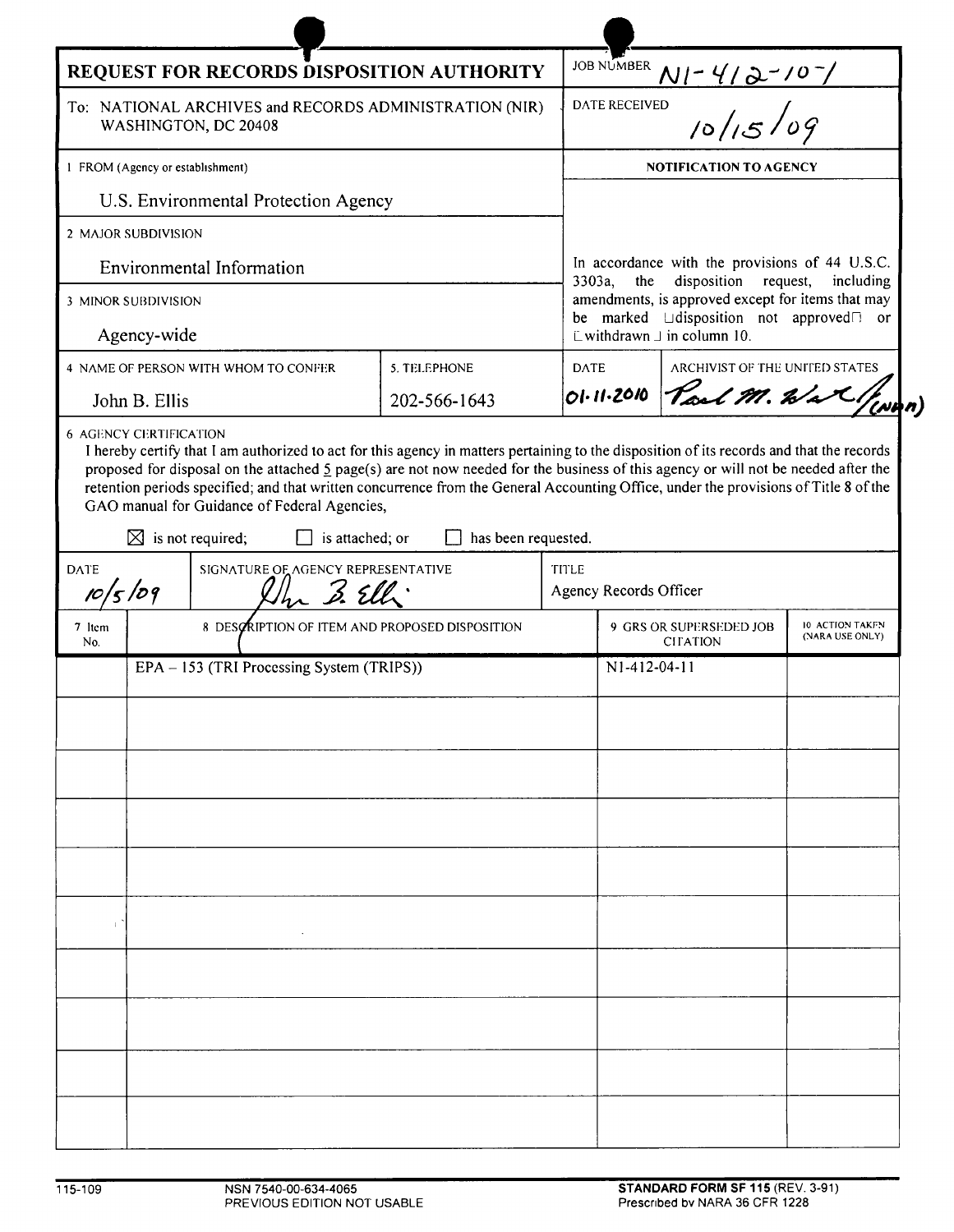# **EPA Records Schedule 153**

Status: Final, *01/3112010*

Title: TRI Processing System (TRIPS)

Program: Environmental Information

Applicability: Agency-wide

Function: 108-025-06-02 - Manage Toxic Substances

# NARA Disposal Authority:

This schedule authorizes the disposition of the record copy in any media (media neutral), excluding any records already in electronic form. Records designated for permanent retention must be transferred to the National Archives in accordance with NARA standards at the time of transfer.

• N<sub>1</sub>-412-10-1

# Description:

The TRI Processing System (TRIPS) was established under the Emergency Planning and Community Right- To-Know Act of 1986 (EPCRA) and expanded by the Pollution Prevention Act of 1990. The inventory contains information on toxic chemical releases and other waste management activities reported annually by certain covered industry groups as well as federal facilities. Data include chemical identity, amount of on-site users, releases and off-site transfers, including publicly-owned treatment works (POTWs), on-site treatment, and minimization/prevention actions. Also contains data collected via EPA Form 9350-1, Toxic Chemical Release Inventory Reporting Form, trade secret claims made by submitters, and submissions received in both paper and electronic format. Output and reports are used by citizens and community organizations, national organizations, businesses, and educational institutions, as well as EPA. EPA uses the data for a wide variety of activities, including targeting environmental problems, compliance and enforcement, and risk assessment.

#### Disposition Instructions:

Item a: Input - Electronic submissions with electronic signatures, electronic data extracted from paper submissions, and magnetic media submissions.

This includes, but is not limited to, TRI-MEweb, Central Data Exchange (COX), and floppy, 3.5", and compact disks. The Office of Environmental Information, Office of Information Analysis and Access, TRI Program Division is responsible for the disposition of this item.

#### • Disposable

- Close after information is entered into the electronic system and verified.
- Delete when 5 years old.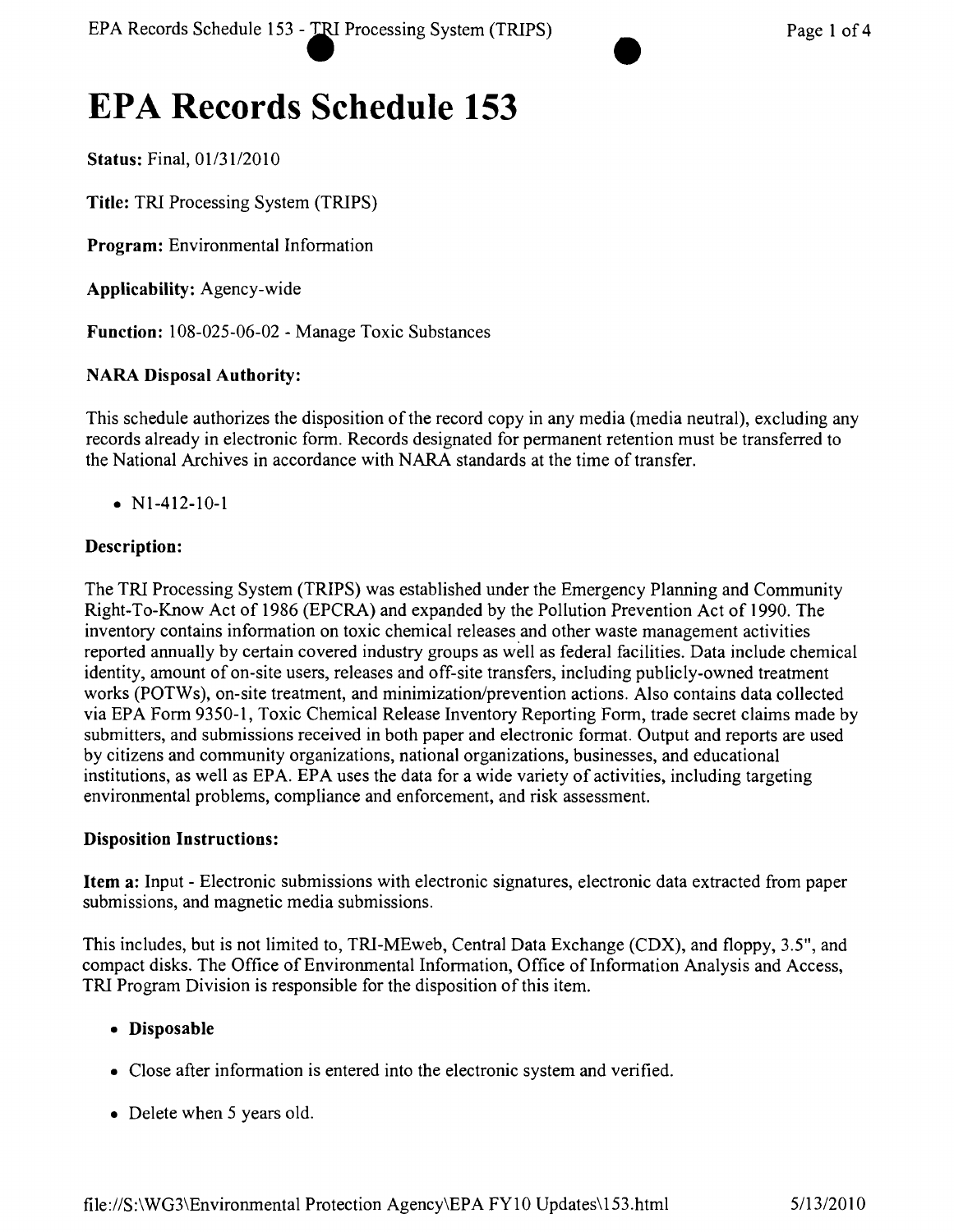# Item b: Input - Paper submissions

The Office of Environmental Information, Office of Information Analysis and Access, TRI Program Division is responsible for the disposition of this item.

# • Disposable

- Close after information is entered into the electronic system and verified.
- Destroy when 5 years old.

#### Item c: Trade secret claims

The Office of Environmental Information, Office of Information Analysis and Access, TRI Program Division is responsible for the disposition of this item.

- • Permanent
- Close every 5 years.
- Transfer to the National Archives when most recent record is 15 years old, as specified in 36 CFR 1235.44-1235.50 or standards applicable at the time. If any claims are submitted in electronic form, produce a paper copy to serve as the record copy and delete the electronic copy when no longer needed.

Item d: Trade secret claims - Tracking system (Automated Ledger Function (ALF))

The Office of Environmental Information, Office of Information Analysis and Access, TRI Program Division is responsible for the disposition of this item.

- • Disposable
- Delete when obsolete or no longer needed.

Item e: TRIPS electronic software program

The Office of Environmental Information, Office of Information Analysis and Access, TRI Program Division is responsible for the disposition of this item.

- • Disposable
- For each major version change, maintain current version following procedures required in NTSD's policies and procedures. For any routine software updates, delete software after quality assurance check is performed.

Item f: TRIPS electronic data

The Office of Environmental Information, Office of Information Analysis and Access, TRI Program Division is responsible for the disposition of this item.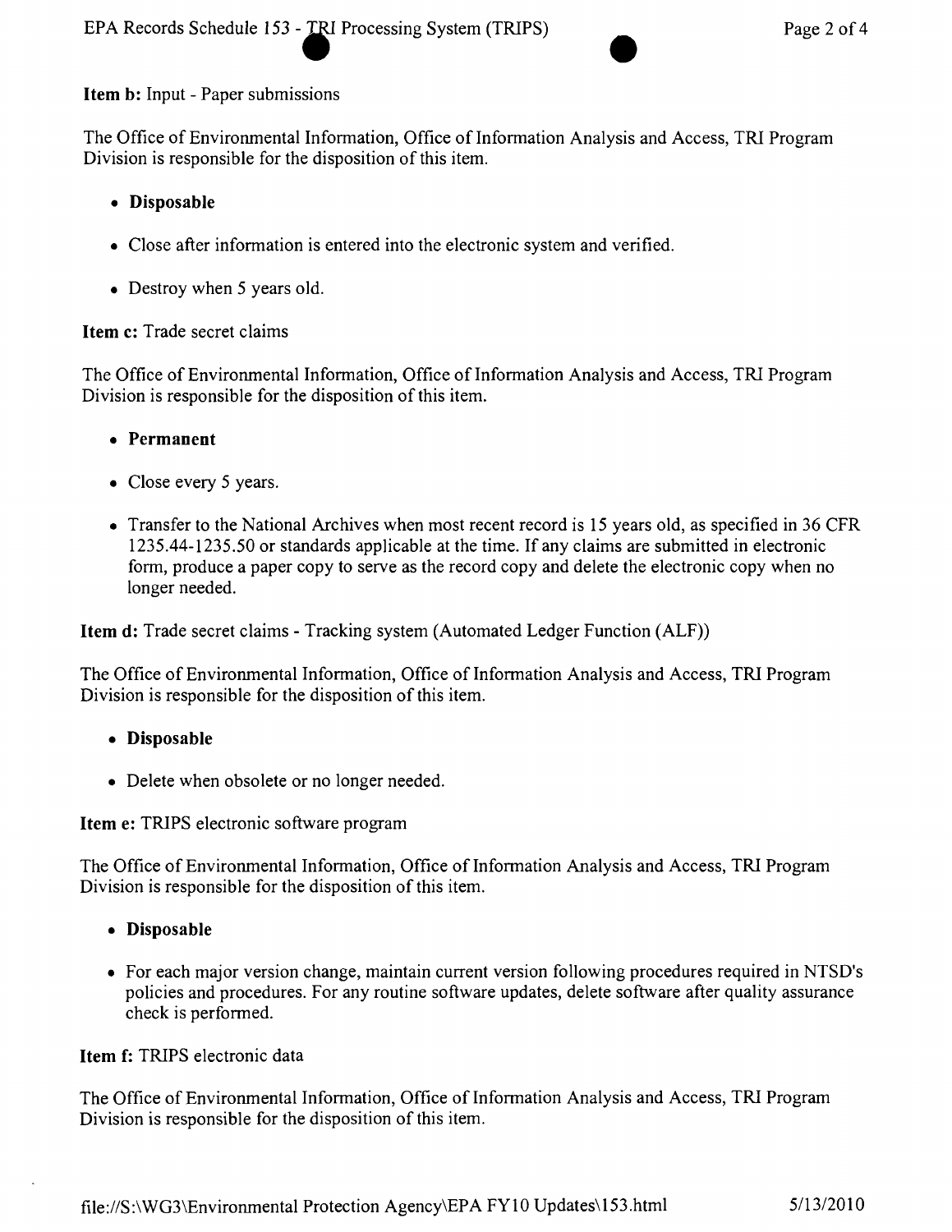# **• Permanent**

• Transfer to the National Archives annually, as specified in 36 CFR 1235.44-1235.50 or standards applicable at the time.

**Item** g: TRIPS output and reports

- **• Varies**
- File with related records and follow instructions for the related records.

**Item h:** TRIPS system documentation

The Office of Environmental Information, Office of Information Analysis and Access, TRI Program Division is responsible for the disposition of this item.

- **• Permanent**
- Transfer to the National Archives those records necessary to document how the system captures, manipulates, and outputs data to the National Archives, as specified in 36 CFR 1235.44-1235.50 or standards applicable at the time. Transfer the documentation with the electronic data (item f).

# **Guidance:**

The Chemical Update System (CUS) is scheduled as EPA 273. See EPA 088 - Bibliographic and Reference Systems for the EPCRA Targeting System (ETS), and EPA 371 for TSCA Chemical Inventory File.

Specific legal citations include:

- SARA Title III Emergency Planning and Community Right-To-Know Act of 1986, Section 313, 42 U.S.c. 11023
- Pollution Prevention Act of 1990, 42 U.S.C. 13101 et seq.
- 40 CFR Part 372

# **Reasons for Disposition:**

The following changes were made in the *09/30/2009* version:

- Added file closure instructions to item a.
- Revised retention for items a and b to 5 years.

The following changes were made in the *06/30/2008* version:

- Revised title of schedule and disposition items  $e$ ,  $f$ ,  $g$  and  $h$ .
- Revised wording of disposition item a.
- Added wording about applicability for disposition items a-f and h.
- • Updated contact information.

The 5-year retention for submissions has been changed to be consistent with the federal statute of

file:IIS:\WG3\Environmental Protection Agency\EPA FYI 0 Updates\153.html *5113/2010*